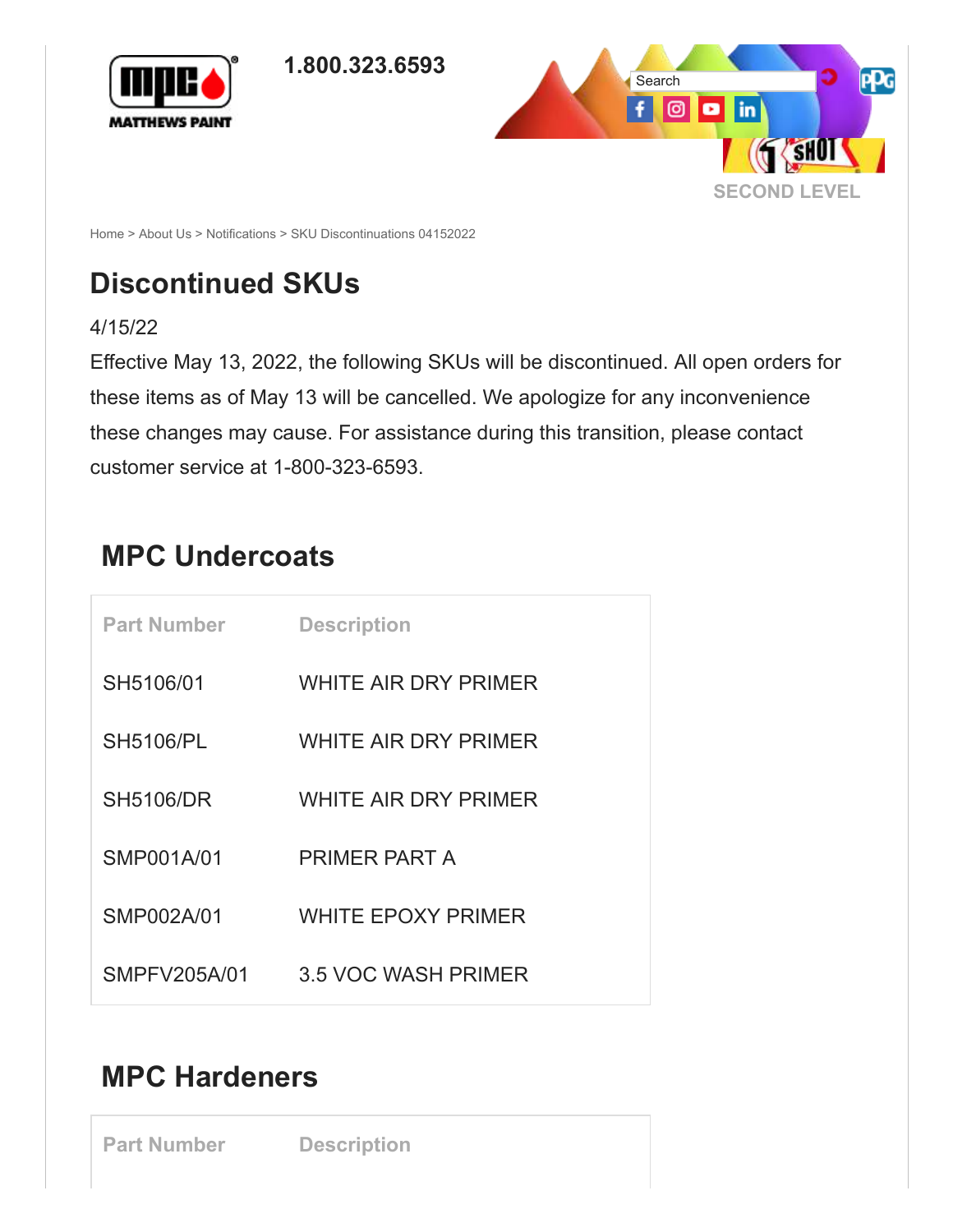| <b>Part Number</b> | <b>Description</b>                      |
|--------------------|-----------------------------------------|
| 274229SP/04        | E PRIME HARDENER 2.8                    |
| SMP001B/01         | <b>PRIMER PART B</b>                    |
| SMPFV205B/01       | 3.5 VOC WASH PRIMER<br><b>ACTIVATOR</b> |

## **Lacryl 400**

| <b>Part Number</b> | <b>Description</b>  |
|--------------------|---------------------|
| <b>ZZ215/DR</b>    | <b>SLOW THINNER</b> |

#### **MPC Series 20**

| <b>Part Number</b> | <b>Description</b>         |
|--------------------|----------------------------|
| ZZ20-313/01        | <b>DURANODIC 313</b>       |
| ZZ20-313E/01       | <b>DURANODIC 313</b>       |
| ZZ20-01/01         | <b>WHITE</b>               |
| ZZ20-02/01         | <b>WHITE MATTE</b>         |
| ZZ20-80/01         | <b>BLACK GLOSS</b>         |
| ZZ20-81/01         | <b>BLACK MATTE</b>         |
| 70400/01           | <b>STAR-BRITE WHITE II</b> |
| Z6221/01           | <b>STAR-BRITE WHITE EF</b> |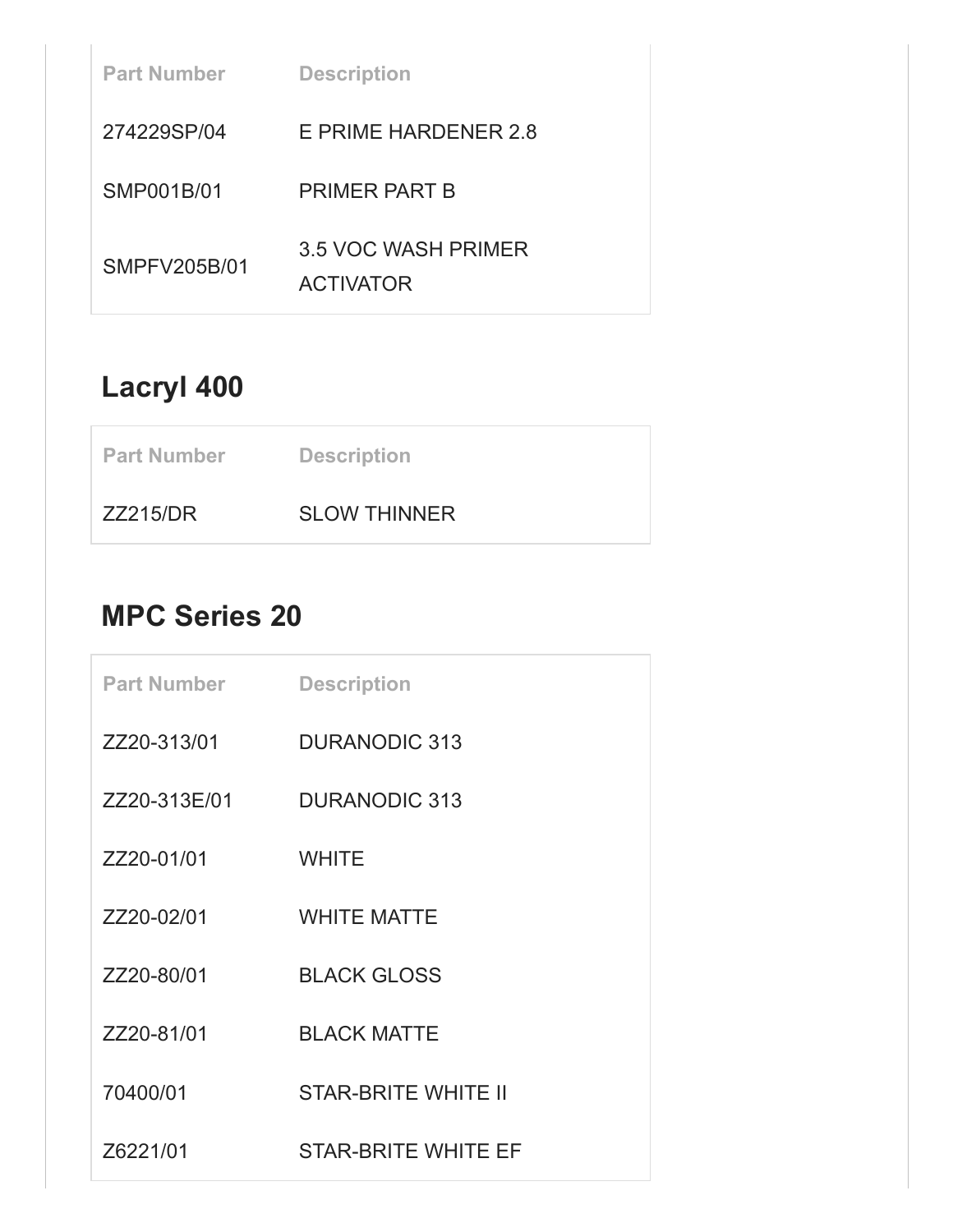# **1 Shot Lettering Enamels**

| <b>Part Number</b> | <b>Description</b>     |
|--------------------|------------------------|
| 100L/08            | <b>VERMILLION</b>      |
| 101L/08            | <b>WHITE</b>           |
| 102L/08            | <b>FIRE RED</b>        |
| 103L/08            | <b>POLAR WHITE</b>     |
| 104L/08            | <b>BRIGHT RED</b>      |
| 106L/08            | <b>KOOL CRIMSON</b>    |
| 108L/08            | <b>MAROON</b>          |
| 109L/08            | <b>METALLIC GOLD</b>   |
| 110L/08            | <b>METALLIC COPPER</b> |
| 111L/08            | <b>METALLIC BRASS</b>  |
| 114L/08            | <b>MEDIUM BROWN</b>    |
| 115L/08            | <b>DARK BROWN</b>      |
| 116L/08            | <b>IVORY</b>           |
| 117L/08            | <b>TAN</b>             |
| 118L/08            | <b>CHAMOIS</b>         |
| 120L/08            | <b>CORAL</b>           |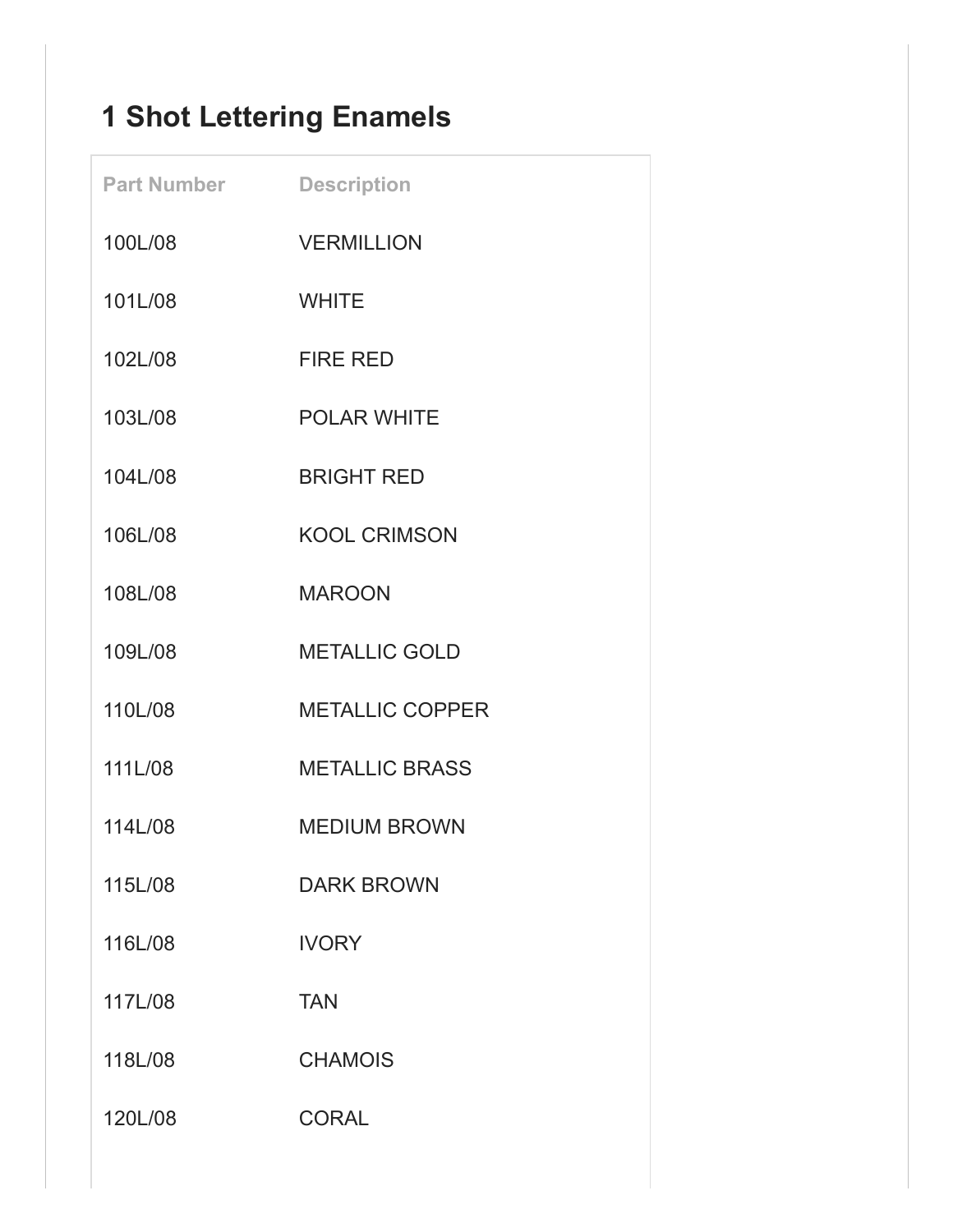| <b>Part Number</b> | <b>Description</b>      |
|--------------------|-------------------------|
| 1241/08            | <b>ORANGE</b>           |
| 130L/08            | <b>PRIMROSE YELLOW</b>  |
| 132L/08            | <b>LEMON YELLOW</b>     |
| 134L/08            | <b>CHROME YELLOW</b>    |
| 141L/08            | <b>SUBLIME GREEN</b>    |
| 142L/08            | <b>EMERALD GREEN</b>    |
| 143L/08            | <b>PROCESS GREEN</b>    |
| 144L/08            | <b>MEDIUM GREEN</b>     |
| 148L/08            | <b>DARK GREEN</b>       |
| 149L/08            | <b>AQUA</b>             |
| 150L/08            | <b>BLUE GREEN</b>       |
| 151L/08            | <b>ROBIN EGG BLUE</b>   |
| 152L/08            | <b>LIGHT BLUE</b>       |
| 153L/08            | <b>PROCESS BLUE</b>     |
| 154L/08            | <b>PEACOCK BLUE</b>     |
| 155L/08            | <b>REFLEX BLUE</b>      |
| 156L/08            | <b>BRILLIANT BLUE</b>   |
| 157L/08            | <b>KANSAS CITY TEAL</b> |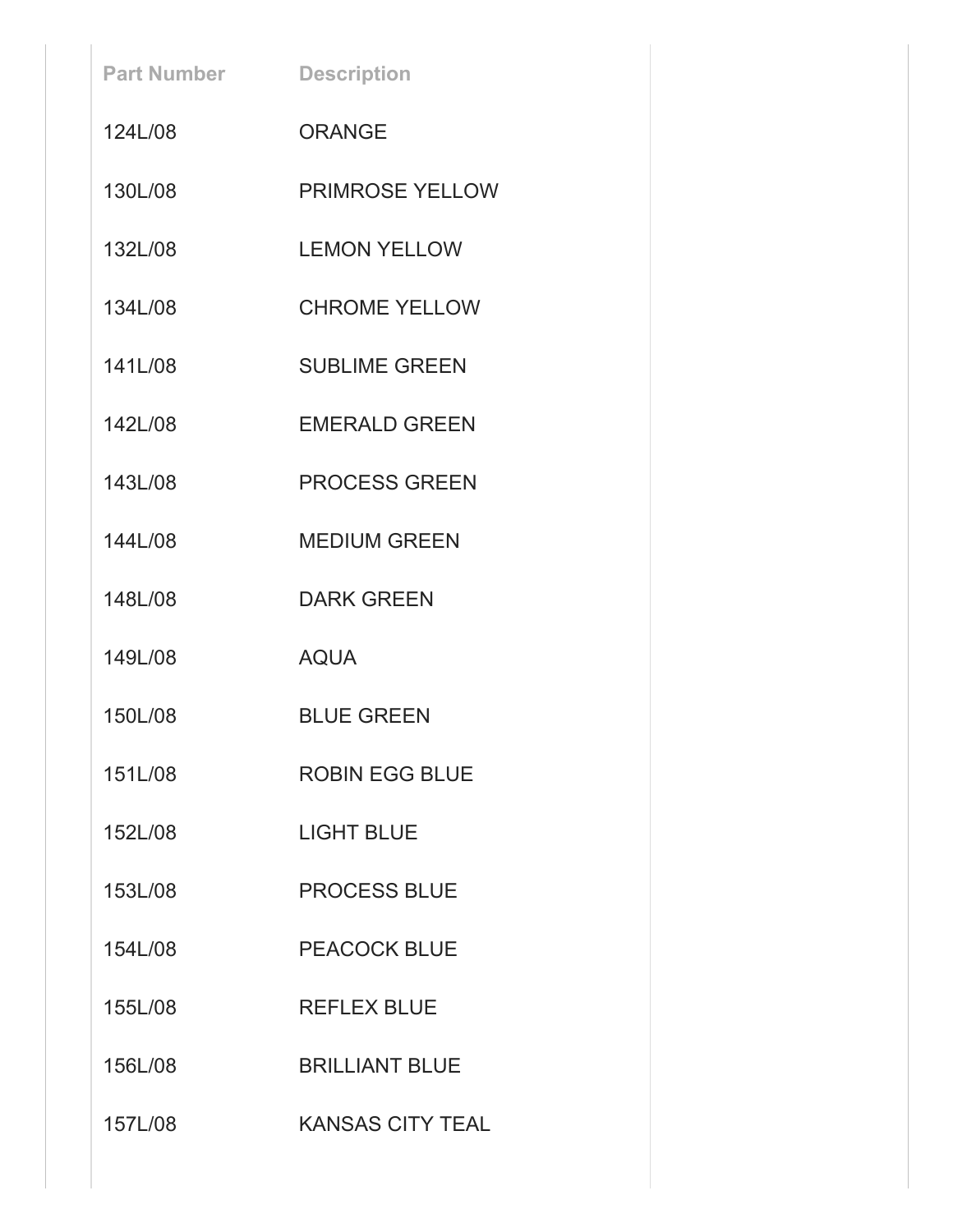| <b>Part Number</b> | <b>Description</b>     |
|--------------------|------------------------|
| 158L/08            | <b>DARK BLUE</b>       |
| 160L/08            | <b>VIOLET</b>          |
| 161L/08            | <b>PROPER PURPLE</b>   |
| 162L/08            | <b>PURPLE</b>          |
| 163L/08            | <b>MAGENTA</b>         |
| 164L/08            | <b>DARK MAGENTA</b>    |
| 165L/08            | <b>RUBINE RED</b>      |
| 168L/08            | <b>SALMON PINK</b>     |
| 191L/08            | <b>IMITATION GOLD</b>  |
| 193L/08            | <b>METALLIC SILVER</b> |
| 195L/08            | <b>MEDIUM GRAY</b>     |
| 199L/08            | <b>BLACK</b>           |

# **1 Shot Block Out, Background & Primers**

| <b>Part Number</b> | <b>Description</b>     |
|--------------------|------------------------|
| 197B/01            | <b>BLOCK OUT WHITE</b> |
| 197B/04            | <b>BLOCK OUT WHITE</b> |

# **1 Shot Fluorescent Colors**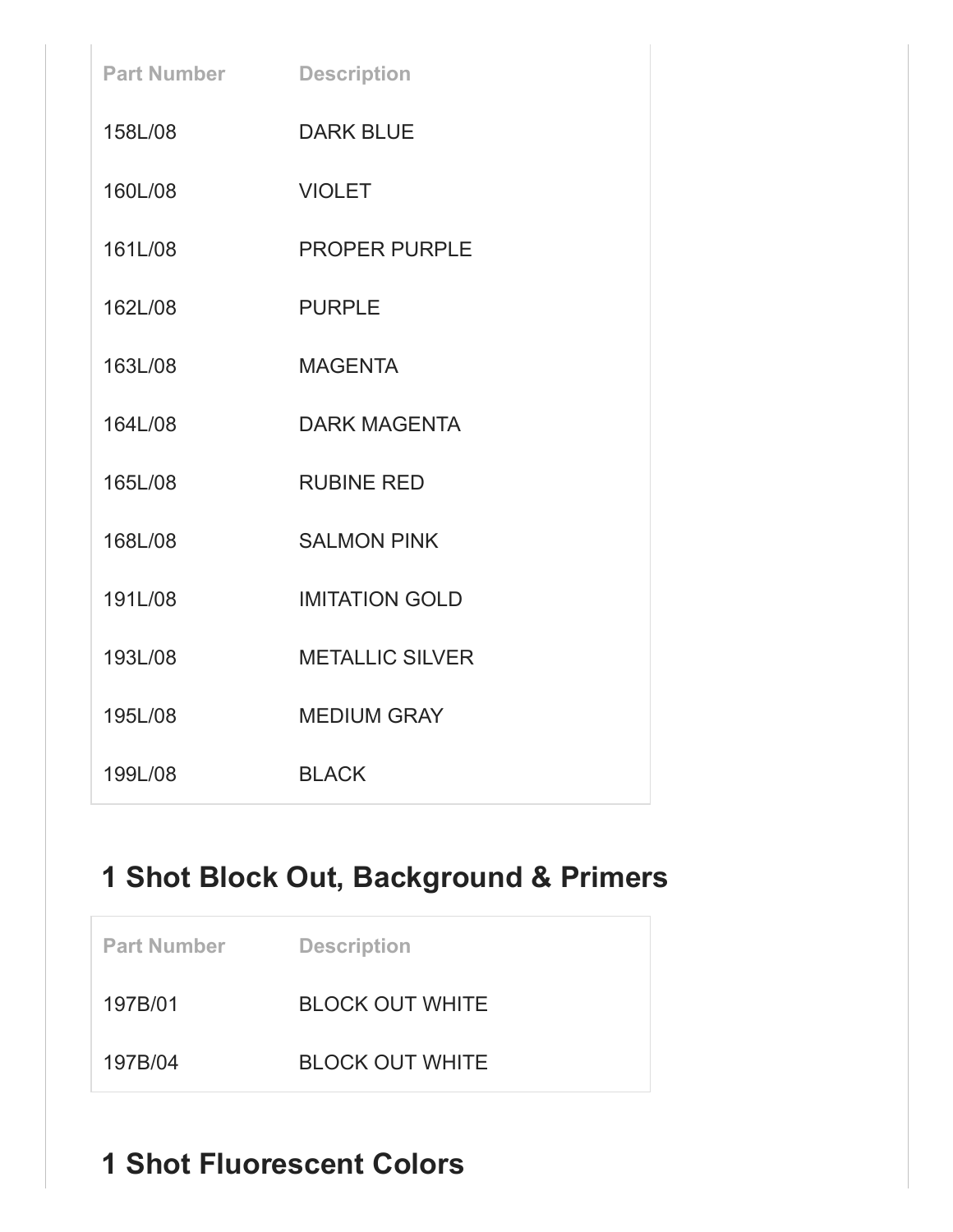| <b>Part Number</b> | <b>Description</b>                            |
|--------------------|-----------------------------------------------|
| 200F/01            | <b>CHARTREUSE</b>                             |
| 202F/01            | <b>ORANGE</b>                                 |
| 203F/01            | <b>RED ORANGE</b>                             |
| 204F/01            | <b>RED</b>                                    |
| 206F/01            | <b>PINK</b>                                   |
| 220F/01            | <b>FLUORESCENT UV TOPCOAT</b><br><b>CLEAR</b> |

## **1 Shot Additives**

| <b>Part Number</b> | <b>Description</b>   |
|--------------------|----------------------|
| 4001/08            | <b>TINTING BLACK</b> |
| 4002/08            | <b>TINTING WHITE</b> |
| 4007/08            | <b>HARDENER</b>      |

## **1 Shot Clear Coatings**

| <b>Part Number</b> | <b>Description</b>                             |
|--------------------|------------------------------------------------|
| 4003/01            | <b>CLEAR</b>                                   |
| 4018/04            | ANTI-GRAFFITI CLEAR (PART A) -<br><b>MATTE</b> |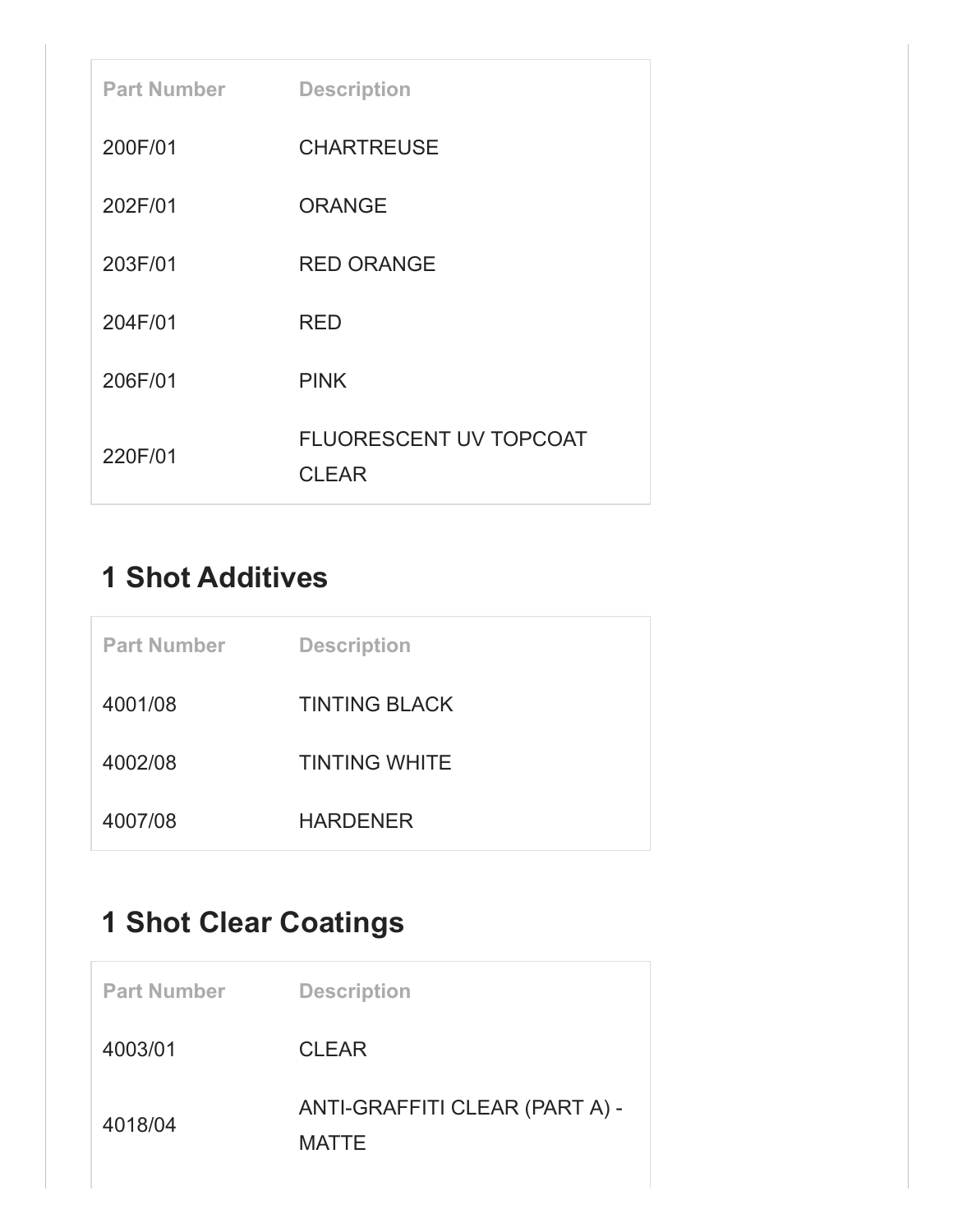| <b>Part Number</b> | <b>Description</b>                                      |
|--------------------|---------------------------------------------------------|
| ZZ5008/01          | 2.1 VOC URETHANE CLEAR                                  |
| ZZ5008/04          | 2.1 VOC URETHANE CLEAR                                  |
| ZZ5015/04          | 2.1 VOC URETHANE CLEAR<br><b>HARDENER - FAST</b>        |
| ZZ5016/04          | 2.1 VOC URETHANE CLEAR<br><b>HARDENER - SLOW</b>        |
| ZZ5016/8Z          | <b>2.1 VOC URETHANE CLEAR</b><br><b>HARDENER - SLOW</b> |
| ZZ5017/04          | 2.1 VOC URETHANE CLEAR<br><b>HARDENER – EXTRA SLOW</b>  |

#### **1 Shot Chromatic Bulletin Colors**

| <b>Part Number</b> | <b>Description</b> |
|--------------------|--------------------|
| 4010021/04         | <b>BLACK</b>       |
| 4010021F/01        | <b>FLAT BLACK</b>  |
| 4010021F/04        | <b>FLAT BLACK</b>  |
| 4010101/04         | <b>WHITE</b>       |
| 4010101SW/04       | <b>SUPER WHITE</b> |
| 4010102/04         | <b>FIRE RED</b>    |
| 4010104/04         | <b>BRIGHT RED</b>  |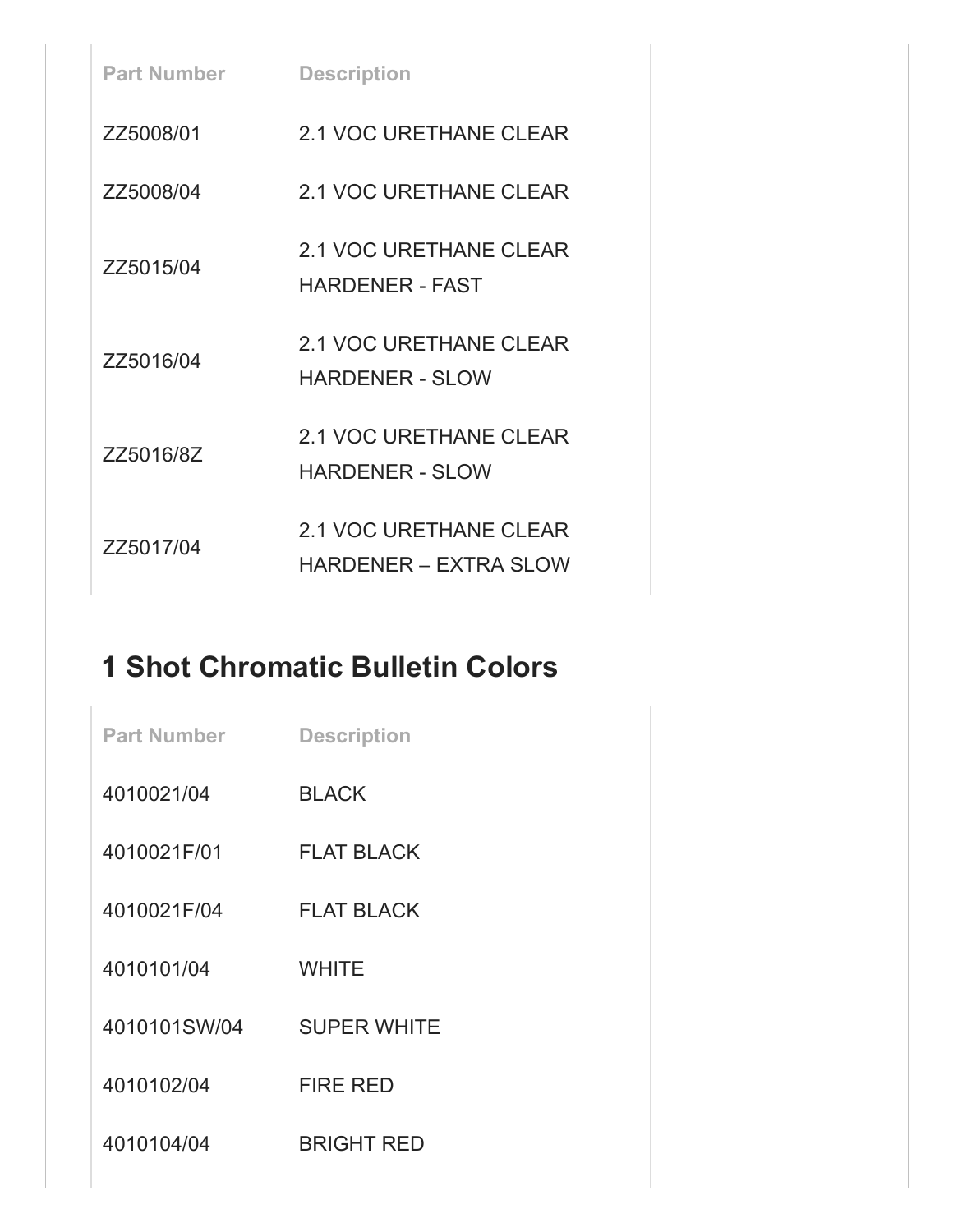| <b>Part Number</b> | <b>Description</b>     |
|--------------------|------------------------|
| 4010106/04         | <b>CARMINE</b>         |
| 4010108/04         | <b>MAROON</b>          |
| 4010114/04         | <b>MEDIUM BROWN</b>    |
| 4010115/04         | <b>DARK BROWN</b>      |
| 4010116/04         | <b>IVORY</b>           |
| 4010124/04         | <b>MEDIUM ORANGE</b>   |
| 4010130/04         | <b>PRIMROSE YELLOW</b> |
| 4010132/04         | <b>LEMON YELLOW</b>    |
| 4010134/04         | <b>CHROME YELLOW</b>   |
| 4010140/04         | <b>LIGHT GREEN</b>     |
| 4010142/04         | <b>EMERALD GREEN</b>   |
| 4010144/04         | <b>MEDIUM GREEN</b>    |
| 4010148/04         | <b>DARK GREEN</b>      |
| 4010152/04         | <b>LIGHT BLUE</b>      |
| 4010153/04         | <b>PROCESS BLUE</b>    |
| 4010156/04         | <b>BRILLIANT BLUE</b>  |
| 4010158/04         | <b>DARK BLUE</b>       |
| 4010162/04         | <b>PURPLE</b>          |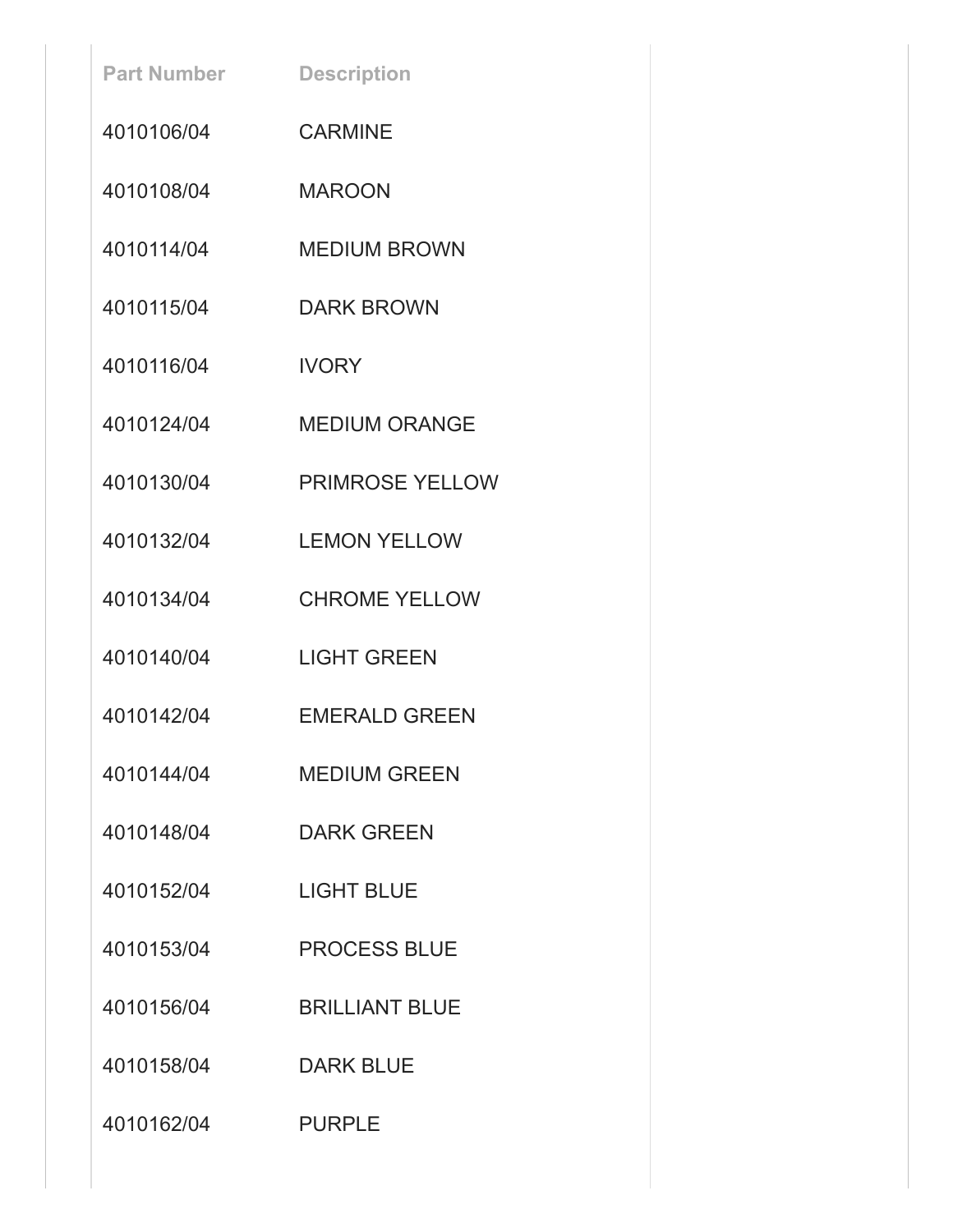| <b>Part Number</b> | <b>Description</b> |
|--------------------|--------------------|
| 4010163/04         | <b>MAGENTA</b>     |
| 4010166/04         | REFLEX BLUE        |
| 4010195/04         | <b>MEDIUM GRAY</b> |

#### **1 Shot Chromatic Background Enamels**

4108101/04 WHITE

## **1 Shot Chromatic Vinyl Coatings (Water Based)**

**Part Number Description** 

4331011/04 FLAT CLEAR VINYL

#### **1 Shot Chromatic Clear Coatings**

| <b>Part Number</b> | <b>Description</b>                            |
|--------------------|-----------------------------------------------|
| 4331020/01         | UV RESISTANT GLOSS CLEAR<br><b>WATERBORNE</b> |
| 4331020/04         | UV RESISTANT GLOSS CLEAR<br>WATERBORNE        |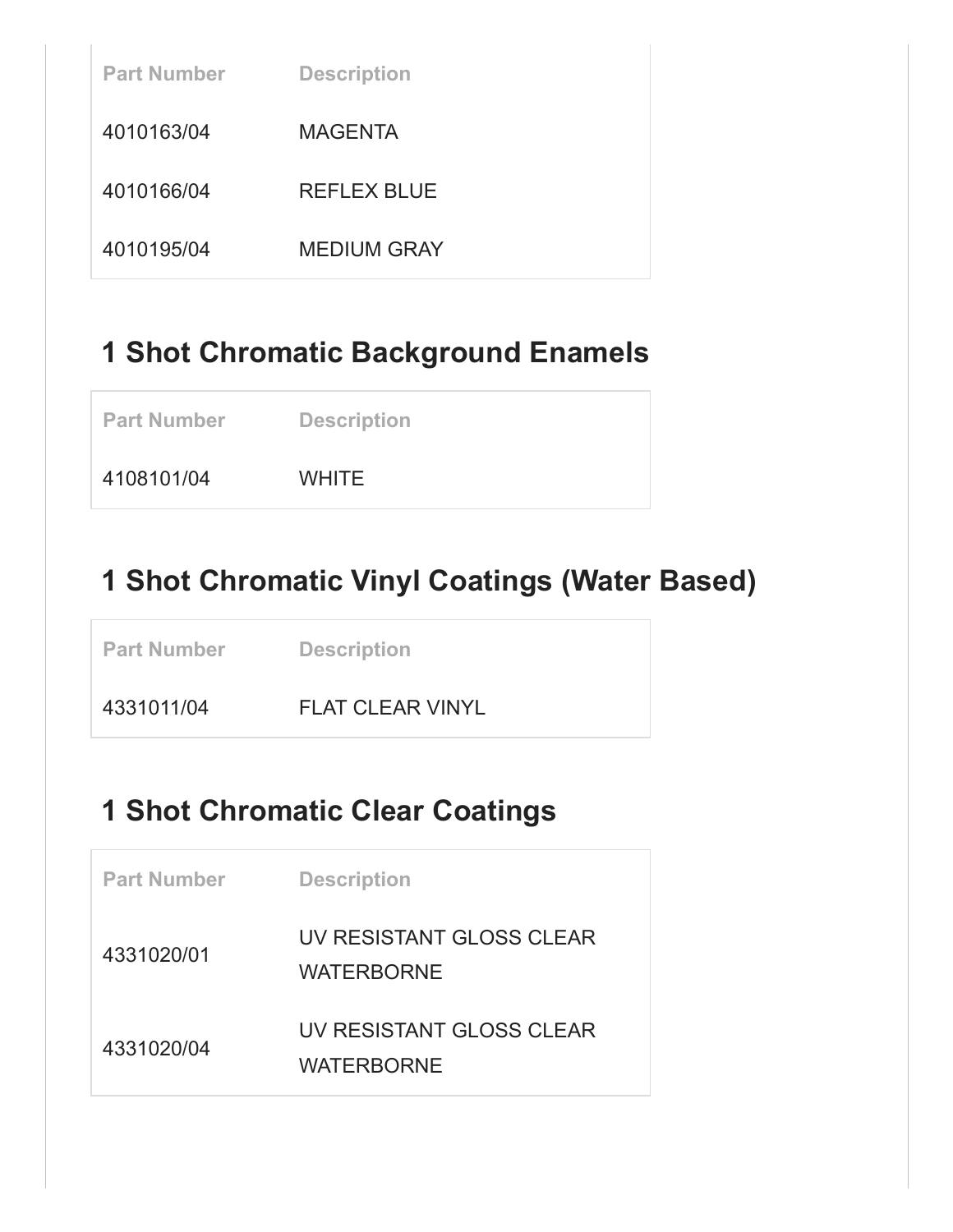# **1 Shot Chromatic Primers & Block Outs (Solvent Based)**

| <b>Part Number</b> | <b>Description</b>              |
|--------------------|---------------------------------|
| 4420101/04         | <b>FAST DRY BLOCK OUT WHITE</b> |

#### **1 Shot Danacolors Additives**

| <b>Part Number</b> | <b>Description</b>                                                   |
|--------------------|----------------------------------------------------------------------|
| D417/01            | WHITE REFINED LINSEED OIL                                            |
| D417/04            | WHITE REFINED LINSEED OIL                                            |
| D303/PL            | <b>VINYL BLOCKOUT, TIECOAT &amp;</b><br><b>ARTISTS ACRYLIC GESSO</b> |

## **1 Shot Art and Sign Poster Colors**

| <b>Part Number</b> | <b>Description</b>   |
|--------------------|----------------------|
| ZZ3000/01          | <b>WHITE</b>         |
| ZZ3000/04          | <b>WHITE</b>         |
| ZZ3000/08          | <b>WHITE</b>         |
| ZZ3002/01          | <b>CHROME YELLOW</b> |
| ZZ3002/04          | <b>CHROME YELLOW</b> |
| ZZ3002/08          | <b>CHROME YELLOW</b> |